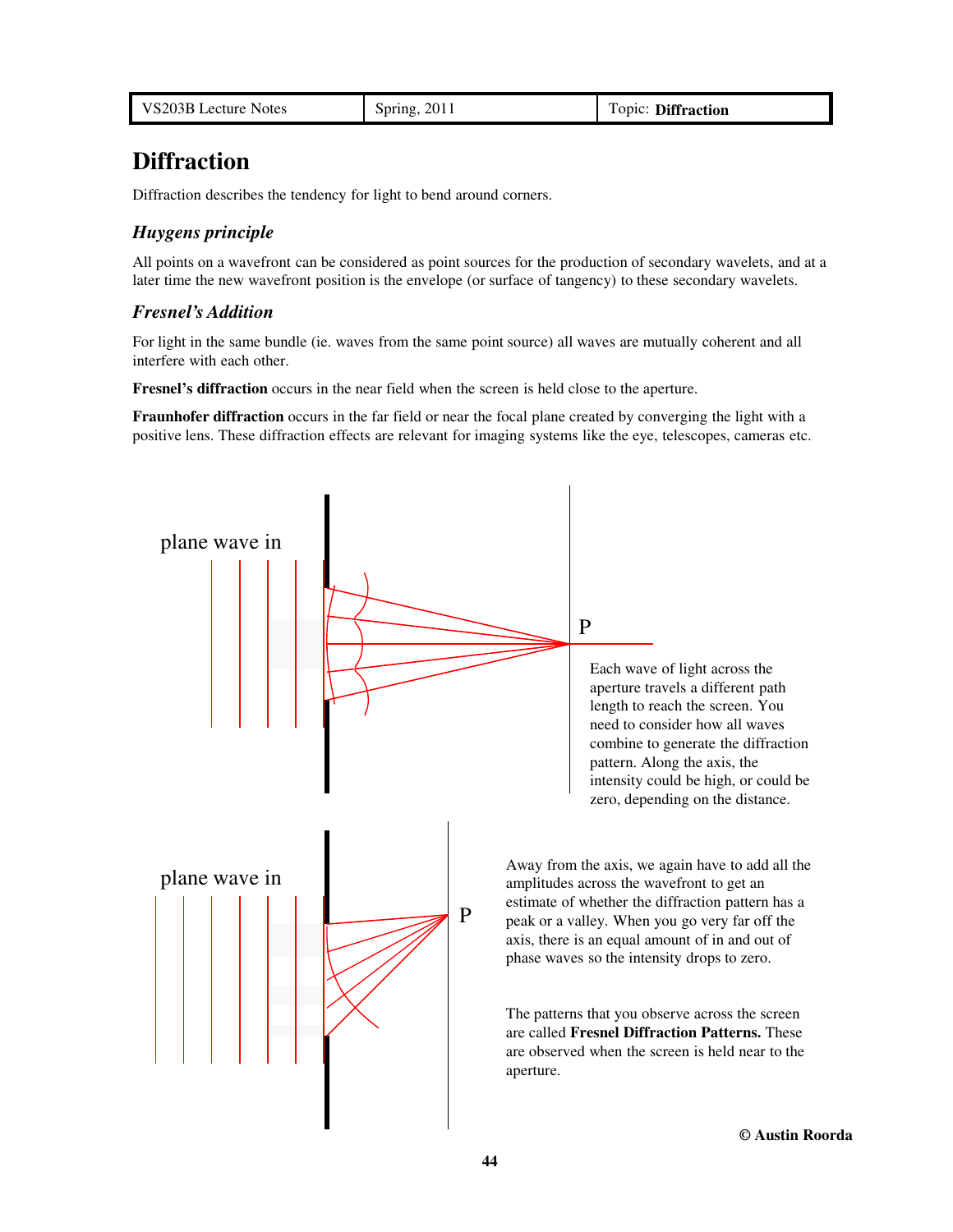

In thse figures the aperture is on the right and the screen is on the left. You can see how the intensity distribution on the screen will vary as the screen is moved toward an aperture. (images from **David C. Banks, John T Foley, Kiril N. Vidimce and Ming-Hoe Kiu, "Instructional Software for Visualizing Optical Phenomena," 1997 IEEE Visualization Conference.)**

Now we move very far away from the aperture. The effect is that the distance for each ray across the aperture to optical axis at the screen is very nearly the same. This called the **far field**. In the far field, there is always a peak at the center because all the light is in phase



Now if we look off the axis, we introduce a phase difference across the rays. When the phase difference at the edges is equal to 1 wavelength. One half of the waves are out of phase with the other half and we get the first low intensity point in the diffraction pattern. The diffraction pattern is called the **Fraunhofer Diffraction Pattern**.Note that this is opposite to the case of the double slit, because now we have to include the phase of all the rays.



In this diffraction pattern, for small angles, the positions of the **minima** occur at: asin(θ) = mλ, where  $m = \pm 1, \pm 2, \ldots$  and a is the width of the slit. For a screen at a distance s,

$$
\sin \theta \approx \theta \approx \frac{x}{t}
$$
  $\therefore$  minima occur when  $x = \frac{m\lambda t}{d}$   $m = \pm 1, \pm 2...$   
note that the equation is the same as for the double slit except it is

note that the equation is the same as for the double slit, except it is used to locate the minima, and there is no m=zero

**© Austin Roorda**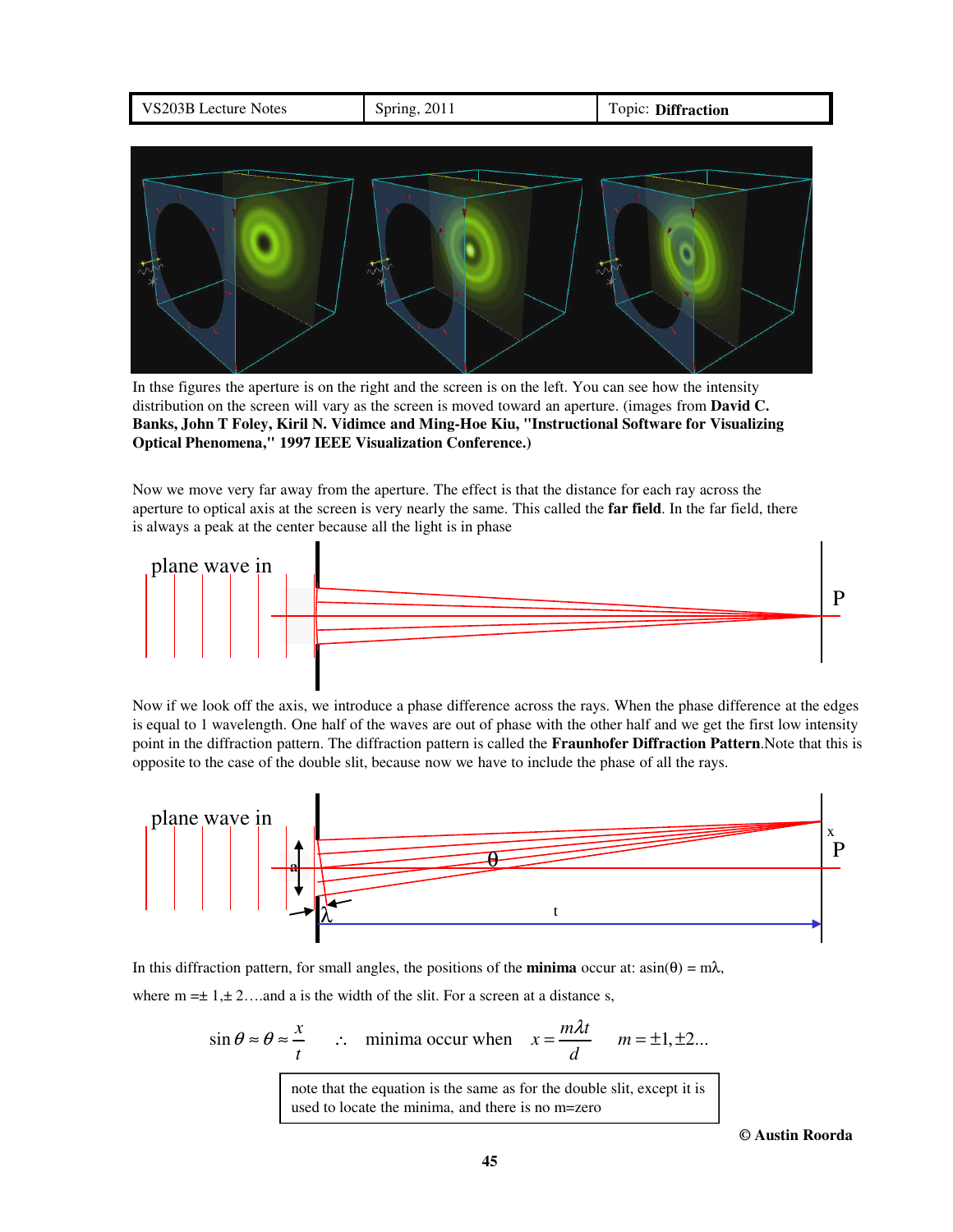| VS203B Lecture Notes | Spring, 2011 | Topic: Diffraction |
|----------------------|--------------|--------------------|
|----------------------|--------------|--------------------|

**Example** (example 22.1a from Keating p 498)

A slit of width 0.5 mm is illuminated with 633 nm light. At what angular location is the first minimum observed in the single slit diffraction pattern on a distant screen?

$$
0.5 \times 10^{-3} \sin \theta = 633 \times 10^{-9} \cdot m
$$
  

$$
\sin \theta = \frac{633 \times 10^{-9}}{0.5 \times 10^{-3}} = 1.27 \times 10^{-3}
$$

using a small angle approximation

 $\theta = 1.27 \times 10^{-3}$  radians

×

Where is the location of the minimum if the screen is 10 m away from the slit?

$$
\theta = 1.27 \times 10^{-3} \text{ radians}
$$
  
x = 10 \cdot \tan \theta \approx 10 \cdot \theta = 1.27 \text{ cm}

# *Intensity profile of the diffraction pattern*

The central peak is the most intense of all. This is because all of the light is in phase at that point. As you move further off-axis, the presence of out of phase zones reduce the amplitude and also there is an overall fall-off in intensity due to the fact that you are getting further from the slits. An infinitely small slit will produce a uniform illumination with the expected fall-off due to distance from the slit. The amplitude and intensity profiles are given by:

$$
E = \frac{\sin\left(\frac{\pi d \sin \theta}{\lambda}\right)}{\left(\frac{\pi d \sin \theta}{\lambda}\right)} \implies I = E^2 = \left(\frac{\sin\left(\frac{\pi d \sin \theta}{\lambda}\right)}{\left(\frac{\pi d \sin \theta}{\lambda}\right)}\right)^2
$$
  
this form,  $\frac{\sin(x)}{x}$ , is called the sinc function

The zeros occur when:

$$
\frac{\pi d \sin \theta}{\lambda} = m \cdot \pi, \quad \text{where } m = \pm 1, \pm 2...
$$
  

$$
\sin \theta = \frac{m \pi \lambda}{\pi d} = \frac{m \lambda}{d}
$$
  
for small angles,  

$$
\sin \theta \approx \frac{x}{t} \implies x = \frac{m \lambda t}{d}
$$

The diffraction pattern is spread perpendicular to the direction of the slit (ie if the slit is vertical, the diffraction pattern is horizontal).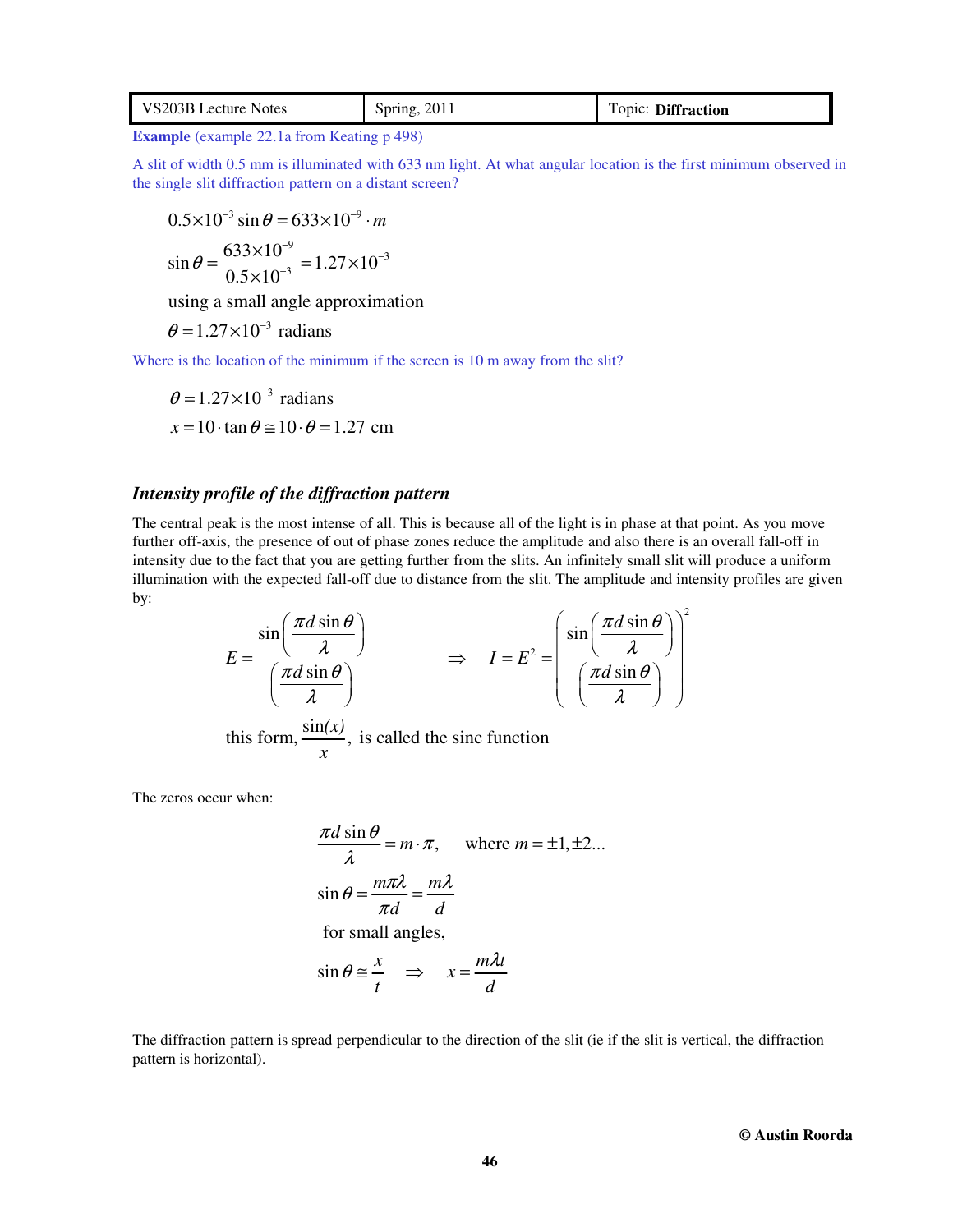| VS203B Lecture Notes | Spring, 2011 | Topic: Diffraction |
|----------------------|--------------|--------------------|
|----------------------|--------------|--------------------|

## *Fraunhofer diffraction patterns for other apertures.*

#### **Rectangular aperture:**

 $\Gamma$ ┑

A square aperture can be considered as two slit apertures in the vertical and horizontal directions. The *sinc* functions for each slit aperture are simply multiplied together.

**b** 
$$
E = \frac{\sin(\alpha)}{\alpha} \cdot \frac{\sin(\beta)}{\beta}, \text{ where } \alpha = \frac{\pi a \sin \theta}{\lambda}, \beta = \frac{\pi b \sin \phi}{\lambda}
$$

#### **Circular aperture:**

This is the most relevant and important aperture shape since it is the shape of most lenses and apertures. The diffraction pattern for a circular aperture is defined as:

$$
E = \frac{2 \cdot J_1 \left(\frac{\pi d \sin \theta}{\lambda}\right)}{\left(\frac{\pi d \sin \theta}{\lambda}\right)} \qquad \Rightarrow \qquad I = E^2 = \left(\frac{2 \cdot J_1 \left(\frac{\pi d \sin \theta}{\lambda}\right)}{\left(\frac{\pi d \sin \theta}{\lambda}\right)}\right)^2
$$

Where  $J_1$  is the Bessel function. The shape that this equation defines is called the Airy disc. The radius to the first minimum in this function is:

$$
\theta = \frac{1.22 \cdot \lambda}{d}
$$
 also, since  $\theta \approx \frac{x}{t}$   
 $x = \frac{1.22 \cdot \lambda t}{d}$   $\Leftarrow$  compare with  $x = \frac{\lambda t}{d}$  for first minimum through a slit aperture

I have been stating that the Fraunhofer diffraction pattern can be obtained by moving the screen far from the aperture. A Fraunhofer diffraction pattern can also be generated at the focal point of a lens. So Fraunhofer diffraction patterns are also observed in the image plane. In order to generate a pattern, you set the lens against the aperture and simply use the focal length of the lens as the aperture to screen distance (ie replace s with f') Everything else is the same.

Diffraction is another factor that limits the image quality in optical systems. Recall that the size of the diffraction pattern is inversely proportional to the diameter of the aperture. Therefore, in a lens, the bigger the aperture, the smaller the Airy disc.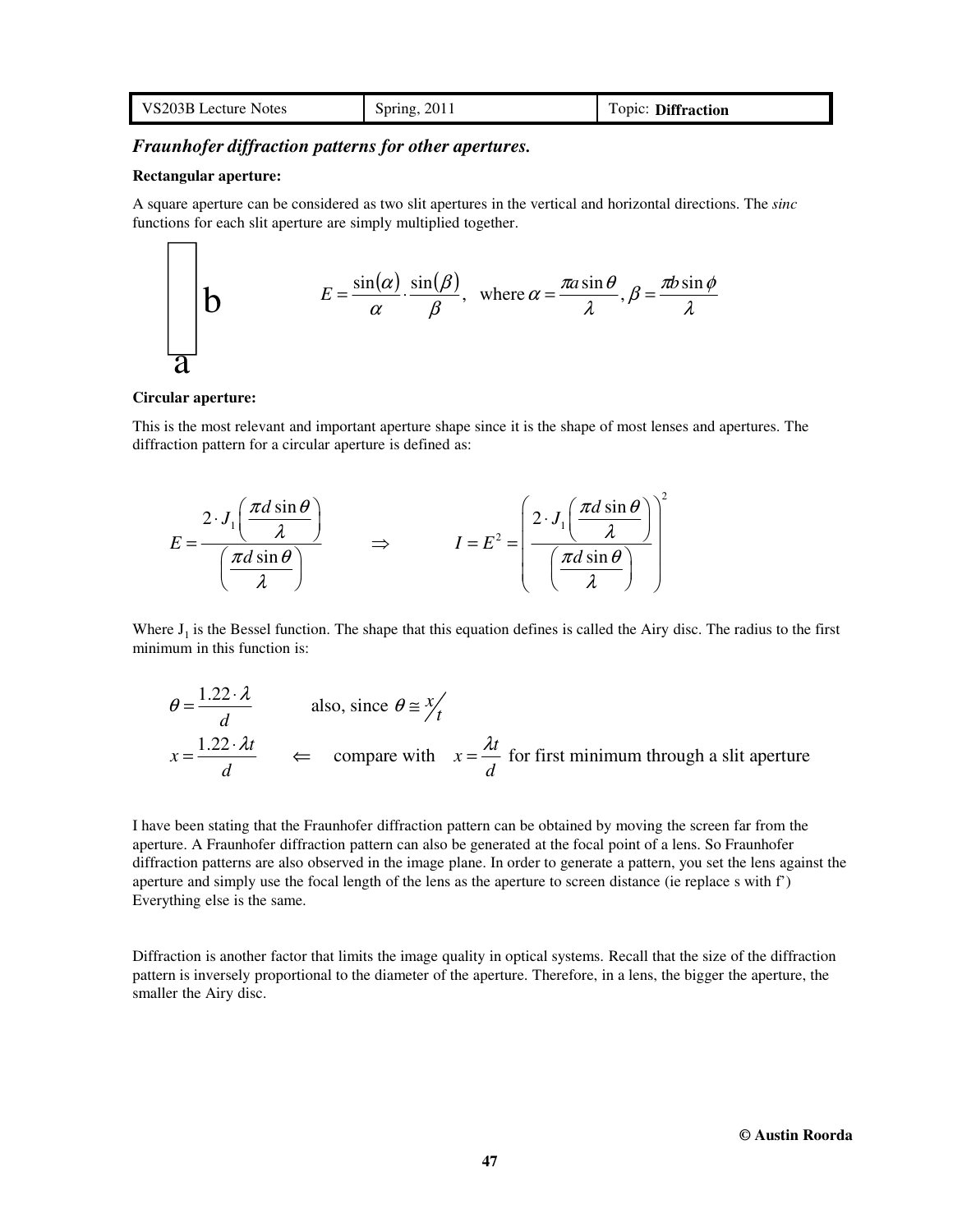| VS203B Lecture Notes | 2011<br>Spring, | Topic: Diffraction |
|----------------------|-----------------|--------------------|
|----------------------|-----------------|--------------------|

### *Two Point Resolution*

Consider two **mutually incoherent** point sources. When the sources are mutually incoherent, you simply add the intensities. Each source produces an Airy disc in the image plane. When the sources get close together, the two Airy disc patterns begin to overlap until they can no longer be resolved as distinct objects.

The smallest value of the angle for which images of two points can be detected as two distinct objects is the limit of resolution. We have to adopt an arbitrary standard to come up with a number for the resolution limit so we define the limit as when the peak from one Airy disc sits atop the first minimum of the other distribution. This is called the **Rayleigh resolution limit**. The equation that defines this condition is simply the distance from the center to the first minimum which I showed earlier:



Recall that aberrations tend to blur ideal images. But even if there were no aberrations, rays would not be imaged to a point source but to a diffraction pattern. Perfect optical systems that have no aberrations are still limited by diffraction. A system that is free from aberrations is called **diffraction-limited** (ie its image quality is limited solely by diffraction)